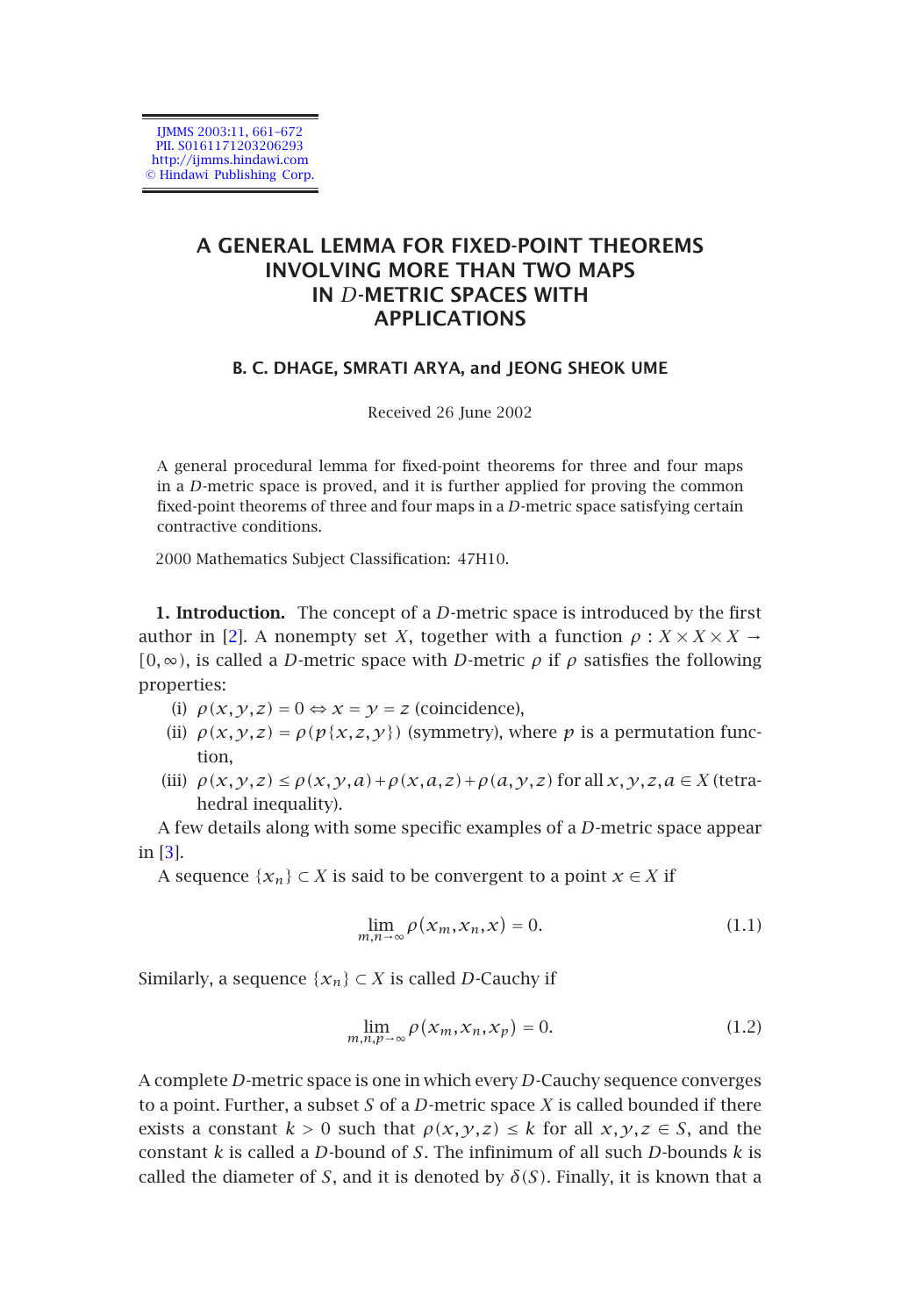mapping *f* : *X* → *X* is continuous if and only if, for any sequence { $x_n$ }  $\subset X$ ,  $x_n \rightarrow x^*$  implies  $fx_n \rightarrow fx^*$ .

<span id="page-1-4"></span>It has been shown in [5] that the *D*-metric  $\rho$  is continuous on  $X^3$  in the topology of *D*-metric convergence which is Hausdorff. For details of a *D*-metric space, the reader is referred to Dhage [5].

The general existence principles for the fixed-point theorems for a single and a pair of maps in *D*-metric space have been established in Dhage and Rhoades [6] and Dhage [1], respectively. However, the extension of these existence principles to three or four maps is not possible.

In this paper, we just formulate the general procedure for common fixedpoint theorems for more than two selfmaps of a *D*-metric space and discuss some of its applications.

We need the following auxiliary results in the sequence.

**PROPOSITION [1.1](#page-1-0).** *Let*  $\{x_n\}$  *be a sequence in a D-metric space X satisfying* 

<span id="page-1-3"></span><span id="page-1-0"></span>
$$
\rho(x_n, x_{n+1}, z) \le \lambda \rho(x_{n-1}, x_n, z) \tag{1.3}
$$

*for all*  $n \in \mathbb{N}$  *and*  $z \in \{x_n\}$ *, where*  $0 \leq \lambda < 1$ *. Then,* 

<span id="page-1-2"></span><span id="page-1-1"></span>
$$
\rho(x_n, x_{n+1}, x_m) \le \lambda^n k \tag{1.4}
$$

*for all*  $m > n$ *, where*  $k = (2/(1 - \lambda)) \max\{\rho(x_0, x_0, x_1), \rho(x_0, x_1, x_1)\}.$ 

**PROOF.** From  $(1.3)$ ,

$$
\rho(x_n, x_{n+1}, x_m) \le \lambda \rho(x_{n-1}, x_n, x_m) \tag{1.5}
$$

for each  $m > n \in \mathbb{N}$ . By induction,

$$
\rho(x_n, x_{n+1}, x_m) \leq \lambda^n \rho(x_0, x_1, x_m). \tag{1.6}
$$

 $\Box$ 

Let  $q = \max\{\rho(x_0, x_0, x_1), \rho(x_0, x_1, x_1)\}\$ . Using the tetrahedral inequality,

$$
\rho(x_0, x_1, x_m) \le \rho(x_0, x_1, x_{m-1}) + \rho(x_{m-1}, x_0, x_m) + \rho(x_{m-1}, x_m, x_1)
$$
  
\n
$$
= \rho(x_0, x_1, x_{m-1}) + \rho(x_{m-1}, x_m, x_0) + \rho(x_{m-1}, x_m, x_1)
$$
  
\n
$$
\le \rho(x_0, x_1, x_{m-1}) + \lambda^{m-1} \rho(x_0, x_1, x_0) + \lambda^{m-1} \rho(x_0, x_1, x_1)
$$
  
\n
$$
\le \rho(x_0, x_1, x_{m-1}) + 2\lambda^{m-1} q
$$
  
\n
$$
\le \rho(x_0, x_1, x_{m-2}) + 2\lambda^{m-1} q + 2\lambda^{m-2} q
$$
  
\n
$$
\vdots
$$
  
\n
$$
\le \rho(x_0, x_1, x_1) + 2(\lambda + \lambda^2 + \dots + \lambda^{m-1}) q
$$
  
\n
$$
\le 2(1 + \lambda + \lambda^2 + \dots + \lambda^{m-1}) q < \frac{2}{1 - \lambda} q = k.
$$
 (1.7)

Substituting (1.7) into (1.6) yields the desired inequality (1.4).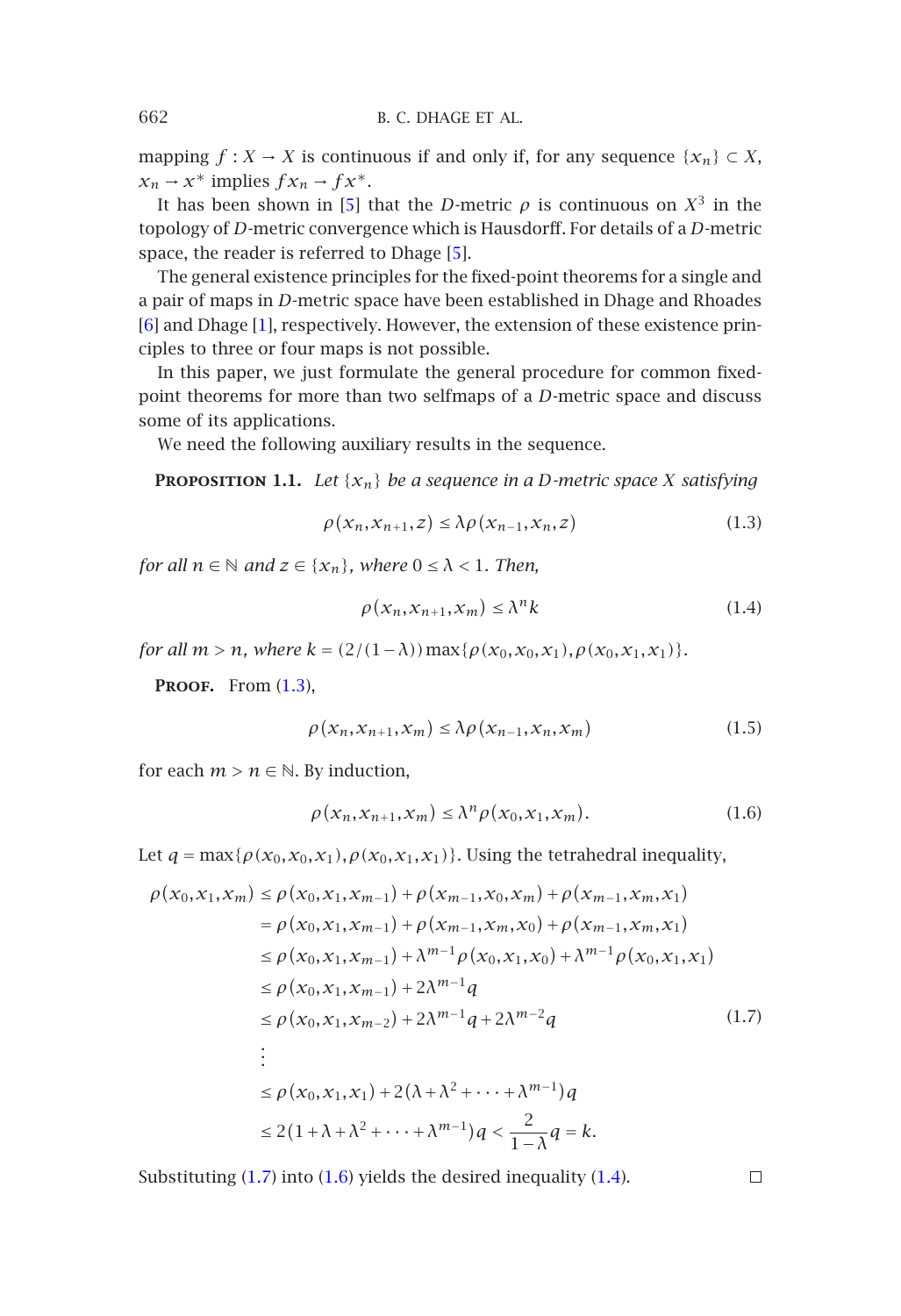#### A GENERAL LEMMA FOR FIXED-POINT THEOREMS 663

**PROPOSITION 1.2.** *Every sequence*  $\{x_n\} \subset X$  *satisfying* (1.3) *is bounded with*  $a \ D$ *-bound*  $k = (2/(1 - \lambda)) \max\{p(x_0, x_0, x_1), p(x_0, x_1, x_1)\}.$ 

**PROOF.** Let  $q = \max\{\rho(x_0, x_0, x_1), \rho(x_0, x_1, x_1)\}$ . Then, for any integers  $r \ge$ *s*  $\geq$  *n*, there exists positive integer *p* and *t* such that

$$
\rho(x_n, x_r, x_s) = \rho(x_n, x_{n+p}, x_{n+t})
$$
\n
$$
\leq \rho(x_n, x_{n+1}, x_{n+t}) + \rho(x_n, x_{n+1}, x_{n+p}) + \rho(x_{n+1}, x_{n+p}, x_{n+t})
$$
\n
$$
\leq 2\lambda^n q + \rho(x_{n+1}, x_{n+p}, x_{n+q})
$$
\n
$$
\leq 2\lambda^n q + 2\lambda^{n+1} q + \rho(x_{n+2}, x_{n+p}, x_{n+t})
$$
\n
$$
\vdots
$$
\n
$$
\leq 2\left(\sum_{j=1}^{n+p-2} \lambda^j\right) q + \rho(x_{n+p-1}, x_{n+p}, x_{n+r})
$$
\n
$$
\leq 2\left(\sum_{j=1}^{n+p-1} \lambda^j\right) q < 2\left(\sum_{j=1}^{\infty} \lambda^j\right) q < \frac{2}{1-\lambda} q = k. \tag{1.8}
$$

<span id="page-2-1"></span>Then,  $\{x_n\}$  is bounded and the proof is complete.

**2. Main results.** Before going to the main results of this paper, we state a lemma proved in Dhage [4].

**LEMMA 2.1** (*D*-Cauchy principle). Let  $\{y_n\}$  be a bounded sequence in *Dmetric spa[ce](#page-2-0) [w](#page-2-0)ith D-bound k satisfying*

<span id="page-2-2"></span>
$$
\rho(\mathcal{Y}_n, \mathcal{Y}_{n+1}, \mathcal{Y}_m) \le \lambda^n k \tag{2.1}
$$

<span id="page-2-0"></span> $\Box$ 

*for all*  $m > n \in \mathbb{N}$ *. Then,*  $\{y_n\}$  *is D-Cauchy*.

Let  $A, B, S, T: X \rightarrow X$  be four maps such that

$$
A(X) \subseteq T(X), \qquad B(X) \subseteq S(X). \tag{2.2}
$$

Condition (2.2) ensures that it is possible to define a sequence  $\{y_n\}$  in *X* as follows. Let  $x \in X$  be arbitrary. Then, in view of condition (2.2), there exists a sequence  $\{x_n\}$  such that

$$
x_0 = x
$$
,  $Ax_{2n} = Tx_{2n+1}$ ,  $Bx_{2n+1} = Sx_{2n+2}$ ,  $n \ge 0$ . (2.3)

Now, define  $\{y_n\}$  in *X* by

$$
y_0 = Sx_0
$$
,  $y_{2n+1} = Tx_{2n+1}$ ,  $y_{2n+2} = Sx_{2n+2}$ ,  $n \ge 0$ . (2.4)

A point  $x \in X$  is called a coincidence point of two maps  $A, B: X \to X$  if  $Ax = Bx$ , and in this case, the mappings *A* and *B* are called coincident on *X*.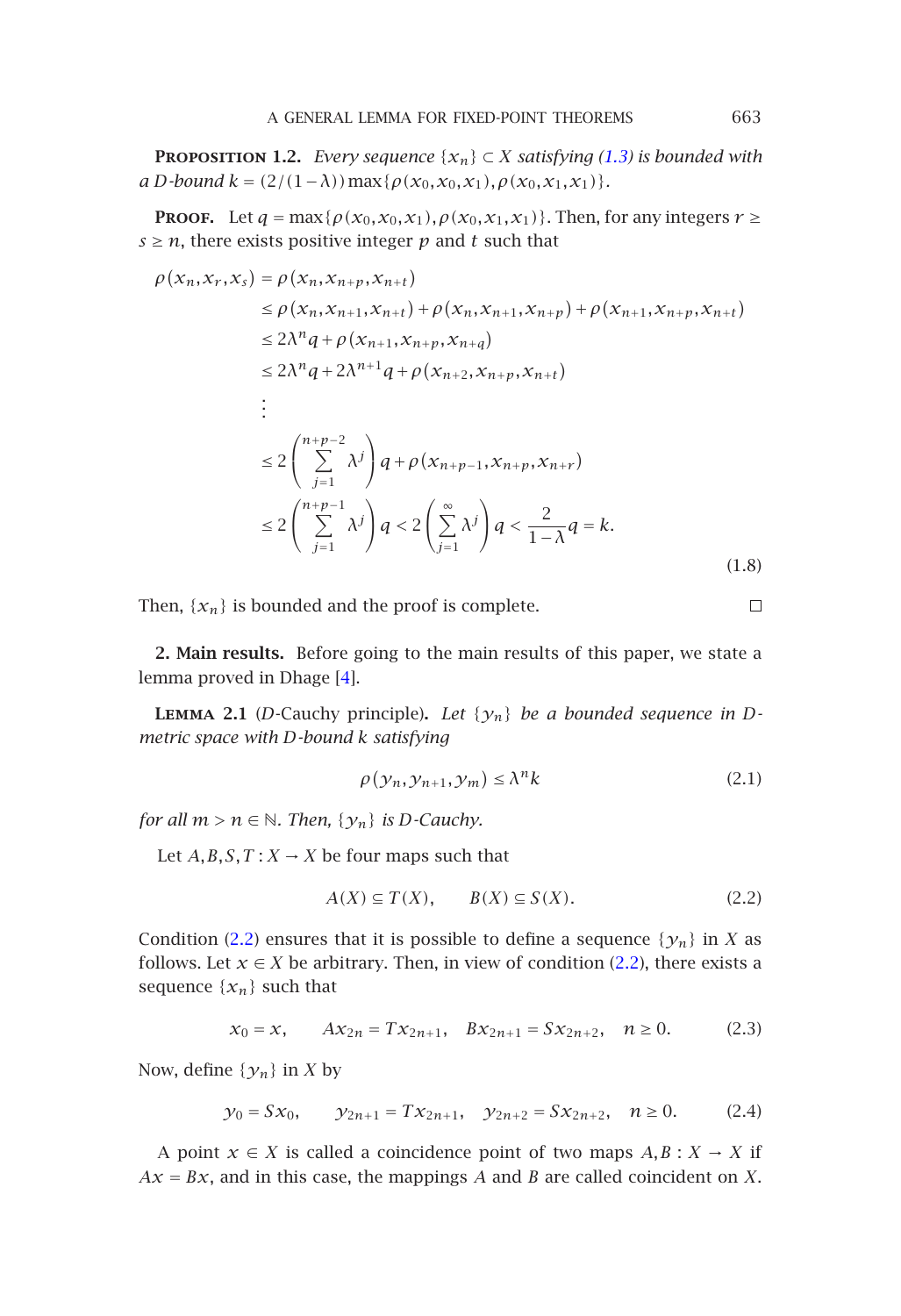Similarly, a coincidence point of three or four maps on a *D*-metric space is defined.

**Lemma 2.2.** *Let A,B,S,T* : *X* → *X satisfy (2.2), and let* {*yn*} ⊂ *X be defined by (2.4). Further, assume that* {*yn*} *is complete. Suppose that there exists a*  $\lambda \in [0,1)$  *such that* 

$$
\rho(y_n, y_{n+1}, z) \le \lambda \rho(y_{n-1}, y_n, z) \tag{2.5}
$$

*for all*  $n \in \mathbb{N}$  *and*  $z \in \{y_n\}$ *. Then, either* 

- (a) *A and S have a coincidence point,*
- (b) *B and T have a coincidence point,*
- (c) *A, S, and T have a coincidence point,*
- (d) *B, S, and T have a coincidence point, or*
- (e)  $\{y_n\}$  *converges to a point*  $u \in X$  *and, for all*  $m > n \in \mathbb{N}$ *,*

$$
\rho(\mathcal{Y}_n, \mathcal{Y}_m, u) \le 2 \sum_{j=n}^m \lambda^j k, \qquad \rho(\mathcal{Y}_n, u, u) \le 2 \frac{\lambda^n}{1 - \lambda} k,
$$
\n(2.6)

*where*  $k = \delta({y_n})$ .

**PROOF.** Suppose that  $y_{2n} = y_{2n+1}$  for some *n*[. Then,](#page-2-1)  $Sx_{2n} = Tx_{2n+1} = Ax_{2n}$ and (a) holds. Also, if  $x_{2n} = x_{2n+1}$ , then  $Tx_{2n} = Tx_{2n+1}$  and so (c) holds. Similarly, if  $y_{2n+1} = y_{2n+2}$  for some *n*, then it is shown analogously that (b) and (d) hold.

Suppose now that  $y_n \neq y_{n+1}$  for each *n*. Then, from Proposition 1.1, it follows that

$$
\rho(y_n, y_{n+1}, y_m) \le \lambda^n \rho(y_0, y_1, y_m) \le \lambda^n k \tag{2.7}
$$

for all  $m > n \in \mathbb{N}$ . Now, an application of Lemma 2.1 yields that  $\{y_n\}$  is *D*-Cauchy. Since  $\{y_n\}$  is complete, there exists a point  $u \in X$  such that  $\lim_n y_n = u$ .

Now, for any positive integers  $m$  and  $n, m > n$ , by repeated application of the tetrahedral inequality,

$$
\rho(y_n, y_m, u) \le \rho(y_n, y_{n+1}, y_m) + \rho(y_n, y_{n+1}, u) + \rho(y_{n+1}, y_m, u)
$$
  
\n
$$
\le \lambda^n \rho(y_0, y_1, y_m) + \lambda^n \rho(y_0, y_1, u) + \rho(y_{n+1}, y_m, u)
$$
  
\n
$$
\le 2\lambda^n k + \rho(y_{n+1}, y_m, u)
$$
  
\n
$$
\le 2\lambda^n k + 2\lambda^{n+1} k + \rho(y_{n+2}, y_m, u)
$$
  
\n
$$
\vdots
$$
  
\n
$$
\le 2(\lambda^n + \lambda^{n+1} + \dots + \lambda^m)k
$$
  
\n
$$
= 2 \sum_{j=n}^m \lambda^j k.
$$
 (2.8)

<span id="page-3-0"></span>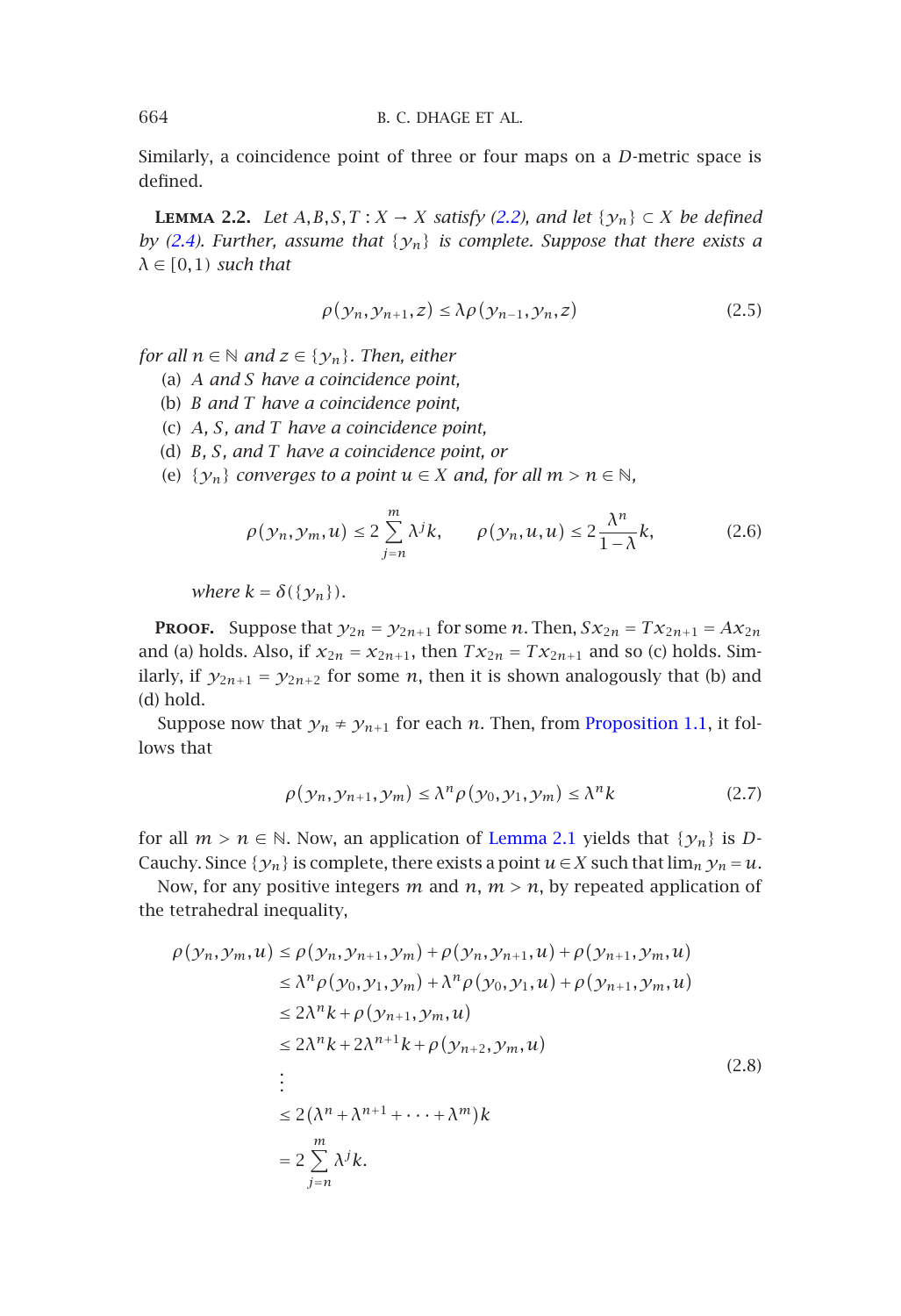#### A GENERAL LEMMA FOR FIXED-POINT THEOREMS 665

The above inequality further gives that

$$
\rho(y_n, y_m, u) \le 2 \sum_{j=n}^m \lambda^j k
$$
  
=  $2\lambda^n (1 + \lambda + \dots + \lambda^{m-n})k$   
=  $2\lambda^n \left(\frac{1 - \lambda^{m-n}}{1 - \lambda}\right)k$ . (2.9)

Taking the limit as  $m \rightarrow \infty$  in the above inequality,

$$
\rho(y_n, u, u) \le 2 \frac{\lambda^n}{1 - \lambda} k. \tag{2.10}
$$

<span id="page-4-0"></span> $\Box$ 

The proof of Lemma 2.2 is complete.

The three-maps version of Lemma 2.2 is obtained in two ways: one by setting *S* = *T* and the other by setting  $A = B$ . In the situation when *S* = *T*, condition (2.2) reduces to

$$
A(X) \subseteq S(X), \qquad B(X) \subseteq S(X). \tag{2.11}
$$

Then, it is possible to choose a sequence  $\{x_n\} \subset X$  such that

$$
x_0 = x, \qquad Ax_{2n} = Sx_{2n+1}, \quad Bx_{2n+1} = Sx_{2n+2}, \quad n \ge 0. \tag{2.12}
$$

Now, define a sequence  $\{y_n\}$  in *X* as follows:

$$
y_0 = Sx_0
$$
,  $y_{2n} = Sx_{2n}$ ,  $y_{2n+1} = Sx_{2n+1}$ ,  $n \in \mathbb{N}$ . (2.13)

**LEMMA 2.3.** *Let*  $A, B, S: X \rightarrow X$  *satisfy (2.11). Suppose that there exists an x* ∈ *X* such that the sequence { $y_n$ } ⊂ *X* defined by (2.13) is complete. Further, *suppose that*

$$
\rho(y_n, y_{n+1}, z) \le \lambda \rho(y_{n-1}, y_n, z) \tag{2.14}
$$

*for all*  $n \in \mathbb{N}$  *and*  $z \in \{y_n\}$ *, where*  $0 \leq \lambda < 1$ *. Then, either* 

- (a) *A and S have a coincidence point,*
- (b) *B and S have a coincidence point, or*
- (c)  $\{y_n\}$  *converges to a point*  $u \in X$  *and, for all positive integers m and n*, *m>n,*

$$
\rho(\mathcal{Y}_n, \mathcal{Y}_m, u) \le 2 \sum_{j=n}^m \lambda^j k, \qquad \rho(\mathcal{Y}_n, u, u) \le 2 \frac{\lambda^n}{1 - \lambda} k,
$$
\n(2.15)

*where*  $k = \delta({y_n})$ .

It is known that the fixed-point theorems for more than two maps require some sort of commutativity condition on the mappings under consideration.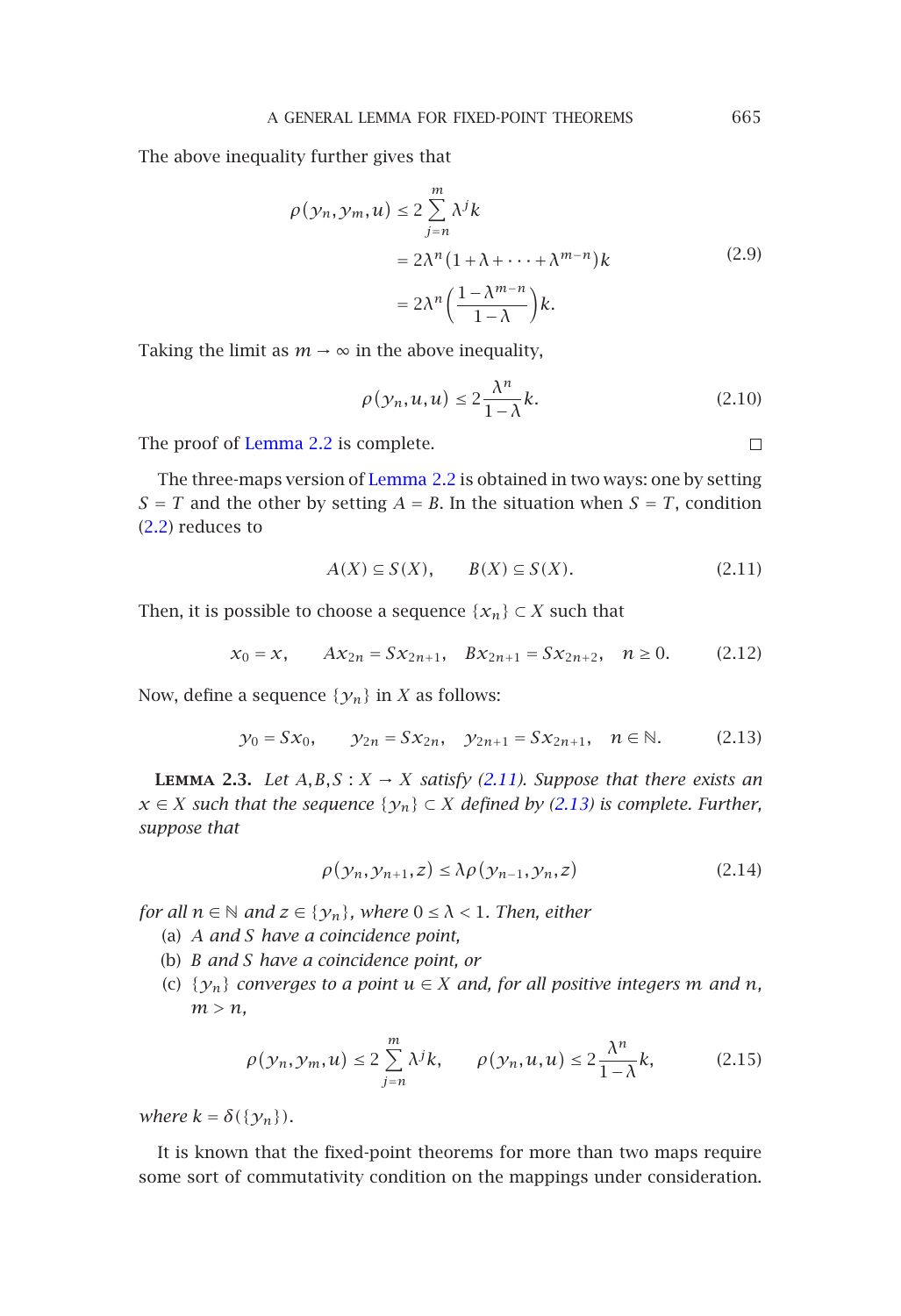Below, we will apply Lemma 2.2 for proving the common fixed-point theorem for four maps on a *D*-metric space under a suitable commutativity condition. A sequence  $\{x_n\} \subset X$  is called a sequence of coincidence for the maps  $A, B$ :  $X \rightarrow X$  if  $\lim_{n} Ax_n = \lim_{n} Bx_n$ . In this case, the mappings *A* and *B* are called

limit coincident on *X*. Similarly, two maps  $A, B: X \rightarrow X$  are called commuting or commutative if  $(AB)(x) = (BA)(x)$  for all  $x \in X$  and limit commuting if there exists a sequence  $\{x_n\} \subset X$  such that

$$
\lim_{n}(AB)(x_n) = \lim_{n}(BA)(x_n). \tag{2.16}
$$

Finally, two maps  $A, B: X \to X$  are called limit coinc[identally](#page-3-0) [com](#page-3-0)muting if their limit coincidence implies the limit commuting on *X*, that is, for any sequence {*xn*} ⊂ *X* if

<span id="page-5-0"></span>
$$
\lim_{n} Ax_n = \lim_{n} Bx_n \Longrightarrow \lim_{n} (AB)(x_n) = \lim_{n} (BA)(x_n). \tag{2.17}
$$

It is known that the limit coincidentally commuting mappings commute at their coincidence points. See, for details, Dhage [4].

Now, we are ready to give some applications of Lemma 2.2 for proving the existe[nce o](#page-2-0)f a common fixed point of four maps on a *D*-metric space *X*.

An orbit of four selfmaps *A*, *B*, *S*, and *T* of a *D*-metric space *X* at a point *x* ∈ *X* is a set  $O_{A,B}(S,T:x)$  in *X* defined by

$$
O_{A,B}(S, T : x) =
$$
  
{ $y_0 = Sx_0$ ,  $y_{2n+1} = Ax_{2n} = Tx_{2n+1}$ ,  $y_{2n+2} = Bx_{2n+1} = Sx_{2n+1}$ :  $n \ge 0$ }. (2.18)

Clearly, the orbit  $O_{A,B}(S,T:x)$  is well defined if A, B, S, and T satisfy condition (2.2). By  $\overline{O_{A,B}(S,T:x)}$ , we denote the closure of the orbit  $O_{A,B}(S,T:x)$ in *X*.

**THEOREM 2.4.** *Let*  $A, B, S, T: X \rightarrow X$  *be four selfmaps of a D-metric space X satisfying (2.2) and*

$$
\rho(Ax, By, z) \le \lambda \max \{ \rho(Sx, Ty, z), \rho(Sx, Ax, z), \rho(Ty, By, z) \} \tag{2.19}
$$

*for all*  $x, y, z \in X$ *, where*  $0 \le \lambda < 1$ *. Assume further that* 

(a)  $O_{A,B}(S,T:x)$  *is complete for each*  $x \in X$ *,* 

- (b) {*A,S*} *and* {*B,T*} *are limit coincidentally commuting,*
- (c) *any one A, B, S, or T continuous.*

*Then, A, B, S, and T have a unique common fixed point.*

**PROOF.** Let  $x \in X$  be arbitrary, and define a sequence  $\{y_n\} \subset X$  by (2.4), which is possible in view of condition (2.4). Now, taking  $x = x_{2n}$  and  $y = x_{2n+1}$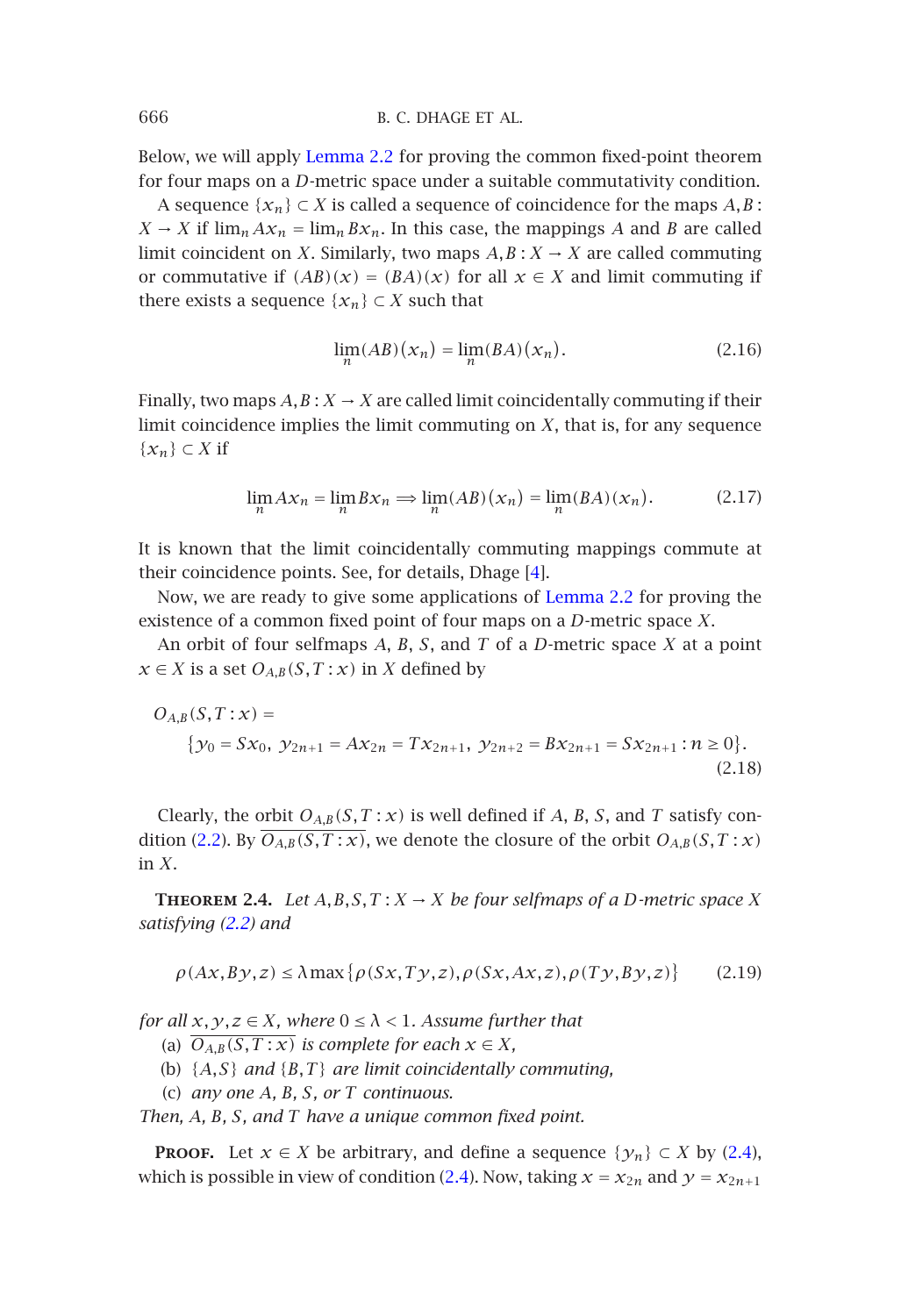A GENERAL LEMMA FOR FIXED-POINT THEOREMS [6](#page-5-0)67

in 
$$
(2.19)
$$
,

$$
\rho(y_{2n+1}, y_{2n+2}, z)
$$
  
\n
$$
\leq \lambda \max \{ \rho(y_{2n}, y_{2n+1}, z), \rho(y_{2n}, y_{2n+1}, z), \rho(y_{2n+1}, y_{2n+2}, z) \}
$$
  
\n
$$
= \lambda \rho(y_{2n}, y_{2n+1}, z)
$$
\n(2.20)

for all  $n \ge 0$  and  $z \in \{y_n\}$ . Similarly, taking  $x = x_{2n}$  and  $y = x_{2n-1}$  in (2.19),

$$
\rho(y_{2n}, y_{2n+1}, z) \le \lambda \max \{ \rho(y_{2n-1}, y_{2n}, z), \rho(y_{2n}, y_{2n+1}, z), \rho(y_{2n-1}, y_{2n}, z) \}
$$
  
=  $\lambda \rho(y_{2n-1}, y_{2n}, z)$  (2.21)

for all  $n \in \mathbb{N}$  and  $z \in \{y_n\}$ . Hence, in general,

<span id="page-6-1"></span>
$$
\rho(y_n, y_{n+1}, y_m) \le \lambda \rho(y_{n-1}, y_n, y_m)
$$
\n(2.22)

for all  $m > n \in \mathbb{N}$  and  $0 \le \lambda < 1$ .

We prove the conclusion of our [theo](#page-5-0)rem in two cases.

**CASE 1.** If  $y_n = y_{n+1}$ , then  $y_n = y_{n+k}$  for all  $k \ge 0$ . If  $y_{n+1} \ne y_{n+2}$ , then, replacing *n* in (2.22) by  $n+1$ ,

$$
0 < \rho(y_{n+1}, y_{n+2}, y_{n+1}) \le \lambda \rho(y_n, y_{n+1}, y_{n+1}) = 0,
$$
 (2.23)

<span id="page-6-0"></span>which is a contradiction and  $y_{n+1} = y_{n+2}$ , and, by induction,  $y_n = y_{n+k}$  for all  $k \ge 0$ . Therefore, by Lemma 2.2, there are points *u* and *v* in *X* such that  $w_1 = Au = Su$  and  $w_2 = Bv = Tv$ .

We will show that  $w_1 = w_2$ . By (2.19),

$$
\rho(w_1, w_2, w_1) = \rho(Au, Bv, w_1)
$$
  
\n
$$
\leq \lambda \max \{ \rho(Su, Tv, w_1), \rho(Su, Au, w_1), \rho(Tv, Bv, w_1) \}
$$
  
\n
$$
= \lambda \max \{ \rho(w_1, w_2, w_1), \rho(w_1, w_1, w_1), \rho(w_2, w_2, w_1) \}
$$
  
\n
$$
= \lambda \rho(w_1, w_2, w_2).
$$
\n(2.24)

Again,

$$
\rho(w_1, w_2, w_2) = \rho(Au, Bv, w_2)
$$
  
\n
$$
\le \lambda \max \{ \rho(Su, Tv, w_2), \rho(Su, Au, w_2), \rho(Tv, Bv, w_2) \}
$$
  
\n
$$
= \lambda \max \{ \rho(w_1, w_2, w_2), \rho(w_1, w_1, w_2), \rho(w_2, w_2, w_2) \}
$$
  
\n
$$
= \lambda \rho(w_1, w_2, w_1).
$$
\n(2.25)

Substituting (2.25) into (2.24),

$$
\rho(w_1, w_2, w_1) \le \lambda^2 \rho(w_1, w_2, w_1), \tag{2.26}
$$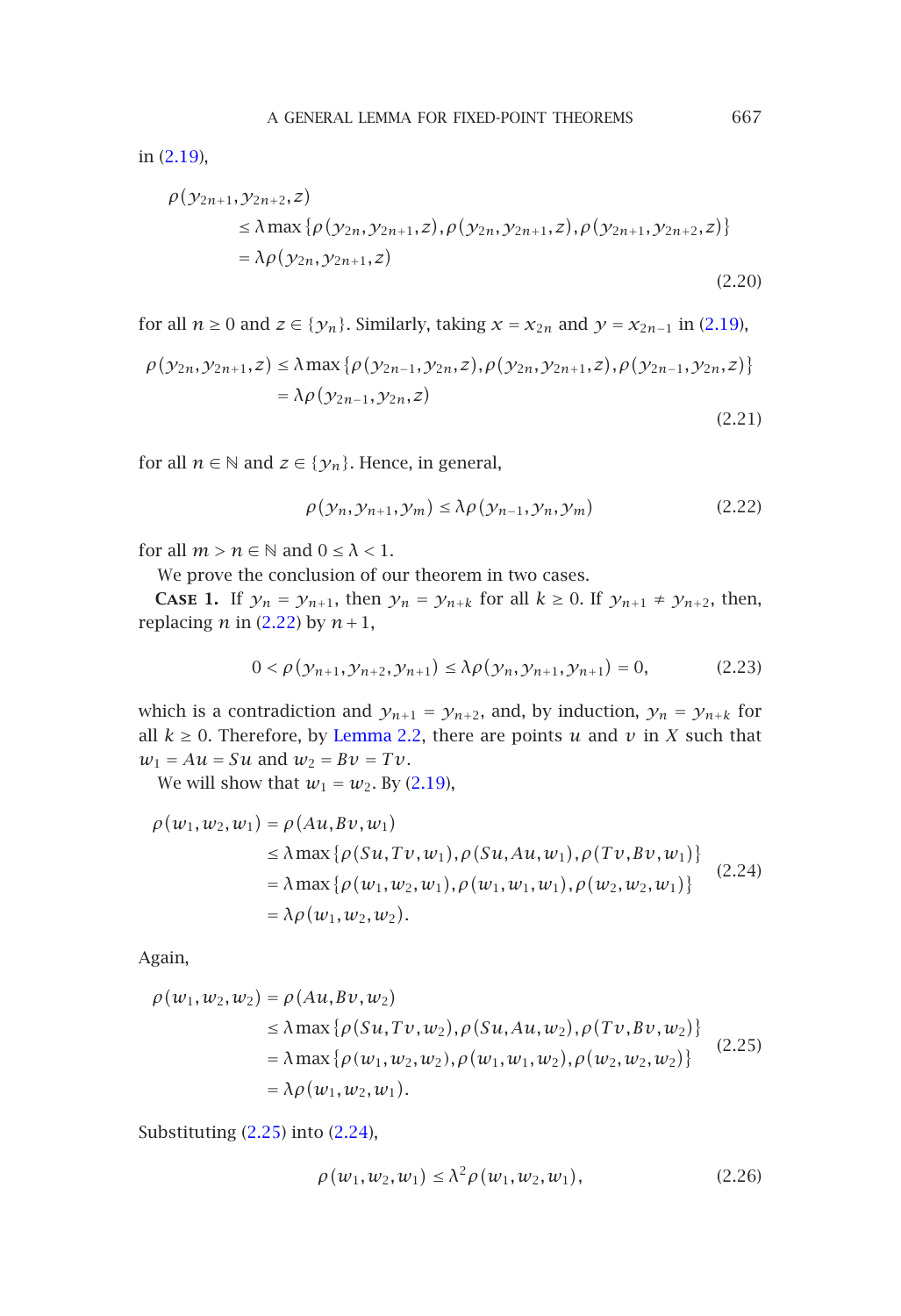which is possible only when  $w_1 = w_2$  since  $\lambda < 1$ . Hence,  $Au = Bv = Su =$  $T v = w$ . Next, we show that *w* is a coincidence of *A*, *B*, *S*, and *T*. Since {*A*, *S*} and {*B,T*} are limit coincidentally commuting, they commute at coincidence point. Therefore,  $Sw = SAu = ASu = Aw$  and  $Tw = TBv = BTv = Bw$ . Now,

$$
\rho(Aw, Bw, Aw) \le \lambda \max \{ \rho(Sw, Tw, Aw), \rho(Sw, Aw, Aw), \rho(Tw, Bw, Aw) \}
$$
  
=  $\lambda \max \{ \rho(Aw, Bw, Aw), \rho(Bw, Bw, Aw) \}$   
=  $\lambda \rho(Aw, Bw, Bw).$  (2.27)

Similarly,

<span id="page-7-0"></span>
$$
\rho(Aw, Bw, Bw) \le \lambda \rho(Aw, Bw, Aw). \tag{2.28}
$$

Substituting (2.28) into (2.27),

$$
\rho(Aw, Bw, Aw) \le \lambda^2 \rho(Aw, Bw, Aw), \qquad (2.29)
$$

which is possible only when  $Aw = Bw$ . Hence,  $Aw = Sw = Tw = Bw$  is a coincidence point of the four maps  $A$ ,  $B$ ,  $S$ , and  $T$ . Finally, we prove that  $w$  is a common fixed point of *A*, *B*, *S*, and *T*. If  $w \neq Aw$ , then, by (2.19),

$$
\rho(Aw, w, w) = \rho(Aw, Bv, w)
$$
  
\n
$$
\leq \lambda \max \{ \rho(Sw, Tv, w), \rho(Sw, Aw, w), \rho(Tv, Bv, w) \} \quad (2.30)
$$
  
\n
$$
= \lambda \rho(Aw, w, Aw).
$$

Similarly,

$$
\rho(Aw, w, Aw) \le \lambda \rho(Aw, w, w). \tag{2.31}
$$

From (2.30) and (2.31),

$$
\rho(Aw, w, w) \le \lambda^2 \rho(Aw, w, w), \tag{2.32}
$$

which is a contradiction to  $Aw = w$  and hence,  $w = Aw = Sw = Tw = Bw$ .

**CASE 2.** Suppose that  $y_n \neq y_{n+1}$  for each *n*. Then, by Lemma 2.2, there exists a point  $w \in X$  such that  $\lim_{n} y_n = w$ . By definition of  $\{y_n\}$ ,

$$
\lim_{n} y_{2n} = \lim_{n} Sx_{2n} = \lim_{n} Ax_{2n} = \lim_{n} Tx_{2n+1} = w,
$$
  

$$
\lim_{n} y_{2n+1} = \lim_{n} Tx_{2n+1} = \lim_{n} Bx_{2n+1} = \lim_{n} y_{2n+2} = w.
$$
 (2.33)

Since  $\{A, S\}$  and  $\{B, T\}$  are limit coincidentally commuting, then

$$
\lim_{n} ASx_{2n} = \lim_{n} SAx_{2n},
$$
\n
$$
\lim_{n} BTx_{2n+1} = \lim_{n} TBx_{2n+1}.
$$
\n(2.34)

<span id="page-7-1"></span>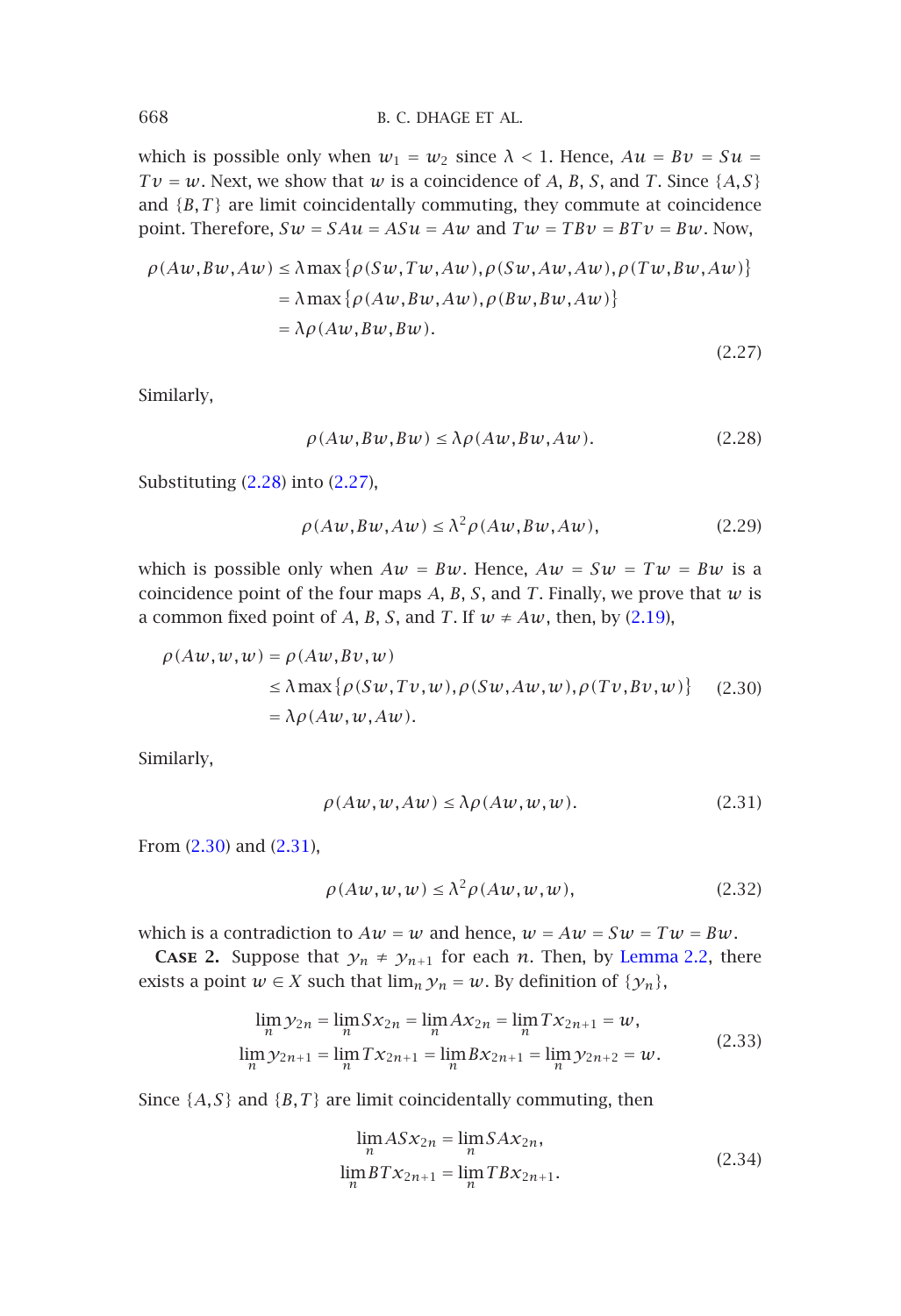<span id="page-8-1"></span>A GENERAL LEMMA FOR FIXED-POINT THEOREMS 669

Suppose first that *S* is continuous on *X*. Then,

<span id="page-8-0"></span>
$$
\lim_{n} SSx_{2n} = \lim_{n} SAx_{2n} = \lim_{n} ASx_{2n} = Sw.
$$
\n(2.35)

First, we show that *w* is a fixed point of *S*. If  $w \neq Sw$ , then, by (2.19),

$$
\rho(Sw, w, w)
$$
\n
$$
= \lim_{n} \rho(ASx_{2n}, Bx_{2n+1}, w)
$$
\n
$$
\leq \lambda \lim_{n} \max \{ \rho(SSx_{2n}, Tx_{2n+1}, w), \rho(SBx_{2n}, ASx_{2n}, w), \rho(Tx_{2n+1}, Bx_{2n+1}, w) \}
$$
\n
$$
= \lambda \max \{ \rho(Sw, w, w), \rho(Sw, Sw, w) \}
$$
\n
$$
= \lambda \rho(Sw, Sw, w).
$$
\n(2.36)

Similarly,

$$
\rho(Sw, w, Sw) \le \lambda \rho(Sw, w, w). \tag{2.37}
$$

Substituting (2.37) into (2.36),

$$
\rho(Sw, w, w) \le \lambda^2 \rho(Sw, w, w), \tag{2.38}
$$

which is a contradiction and hence,  $Sw = w$ . Similarly,

$$
\rho(Aw, w, w)
$$
\n
$$
\leq \lim_{n} \rho(Aw, Bx_{2n+1}, w)
$$
\n
$$
\leq \lambda \lim_{n} \max \{ \rho(Sw, Tx_{2n+1}, w), \rho(Tx_{2n+1}, Bx_{2n+1}, w), \rho(Sw, Aw, w) \}
$$
\n
$$
= \lambda \max \{ 0, 0, \rho(Aw, w, w) \}
$$
\n
$$
= \lambda \rho(Aw, w, w), \tag{2.39}
$$

which implies that  $Aw = w$ , since  $\lambda < 1$ . From the condition  $A(X) \subseteq T(X)$ , it follows that there is a point  $p \in X$  such that  $w = Aw = Tp$ . We show that  $Bp = Tp$ . If not, then

$$
\rho(Tp, Bp, w) = \rho(Aw, Bp, w)
$$
  
\n
$$
\leq \lambda \max \{ \rho(Sw, Tp, w), \rho(Sw, Aw, w), \rho(Tp, Bp, w) \} \quad (2.40)
$$
  
\n
$$
= \lambda \rho(Tp, Bp, w),
$$

which is a contradiction. Hence,  $Bp = Tp$ . Since  $\{B, T\}$  are limit coincidentally commuting, we obtain  $Bw = BTp = TBp = Bw$ . Now,

$$
\rho(Aw, Bw, w) \le \lambda \max \{ \rho(Sw, Tw, w), \rho(Sw, Aw, w), \rho(Tw, Bw, w) \}
$$
  
=  $\lambda \rho(Aw, Bw, Bw)$ . (2.41)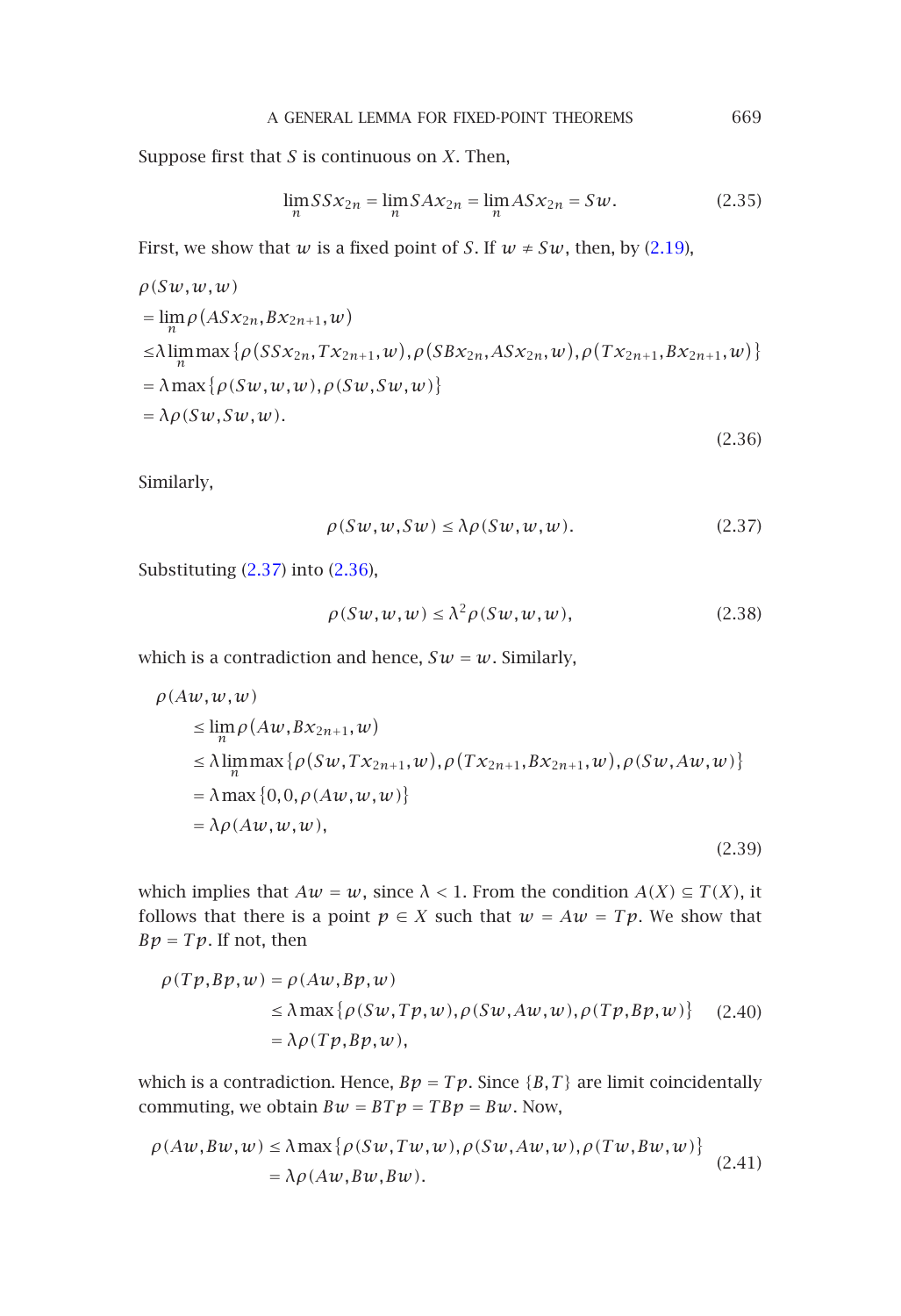Similarly,

$$
\rho(Aw,Bw,Bw) \le \lambda \rho(Aw,Bw,w). \tag{2.42}
$$

Substituting (2.42) into (2.41),

<span id="page-9-1"></span>
$$
\rho(Aw, Bw, w) \le \lambda^2 \rho(Aw, Bw, w), \tag{2.43}
$$

which is possible only when  $Aw = Bw$ . Thus,  $w$  is a common fixed point of  $A$ , *B*, *S*, and *T*.

Similarly, if *T* is continuous, then it is proved in an analogous way that *A*, *B*, *S*, and *T* have a common fixed point.

Next, suppose that *A* is continuous. Then, we have

<span id="page-9-0"></span>
$$
\lim_{n} A A x_{2n} = \lim_{n} A S x_{2n} = \lim_{n} S A x_{2n} = A w.
$$
 (2.44)

First, we show that  $Aw = w$ . If  $Aw \neq w$ , then

$$
\rho(Aw, w, w)
$$
  
=  $\lim_{n} \rho(AAx_{2n}, Bx_{2n+1}, w)$   
 $\leq \lambda \lim_{n} \max \{\rho(SAx_{2n}, Tx_{2n+1}, w), \rho(SAx_{2n}, AAx_{2n}, w), \rho(Tx_{2n+1}, Bx_{2n+1}, w)\}\$   
=  $\lambda \max \{\rho(Aw, w, w), \rho(Aw, Aw, w)\}\$   
=  $\lambda \rho(Aw, Aw, w).$  (2.45)

Similarly,

$$
\rho(Aw, w, Aw) \le \lambda \rho(Aw, w, w). \tag{2.46}
$$

Substituting (2.46) into (2.45),

$$
\rho(Aw, w, w) \le \lambda^2 \rho(Aw, w, w), \qquad (2.47)
$$

which is a contradiction. Hence,  $Aw = w$ . Using condition (2.2), there exists a point *p*  $\in$  *X* such that *Tp* = *Aw* = *w*. We show that *Bp* = *Tp*. Now,

$$
\rho(Aw, Bp, w)
$$
  
=  $\lim_{n} \rho(AAx_{2n}, Bp, w)$   

$$
\leq \lambda \lim_{n} \max \{ \rho(SAx_{2n}, Tp, w), \rho(SAx_{2n}, AAx_{2n}, w), \rho(Tp, Bp, w) \}
$$
  
=  $\lambda \rho(w, Bp, w),$  (2.48)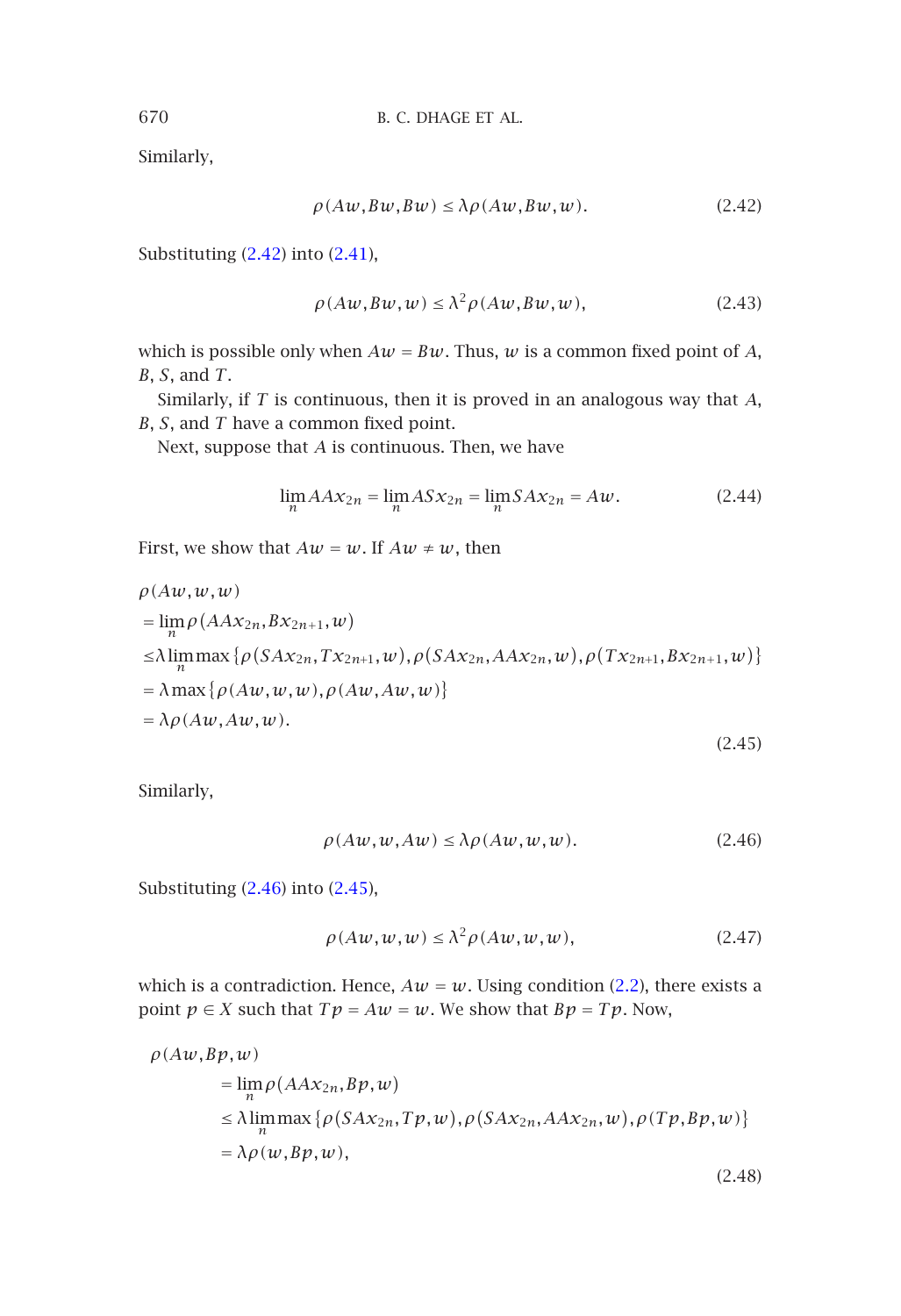<span id="page-10-1"></span>A GENERAL LEMMA FOR FIXED-POINT THEOREMS 671

<span id="page-10-0"></span>which gives that  $Bp = Tp$ . Since  $\{B, T\}$  are limit coincidentally commuting, they commute at coincidence point. Hence,  $Tw = TBP = BTp = Bw$ . Now,

$$
\rho(Ax_{2n}, Bw, w) \le \lambda \max \{ \rho(Sx_{2n}, Tw, w), \rho(Sx_{2n}, Ax_{2n}, w), \rho(Tw, Bw, w) \}.
$$
\n(2.49)

Taking the limit as  $n \rightarrow \infty$ ,

$$
\rho(w, Bw, w) \le \lambda \rho(w, Bw, Bw). \tag{2.50}
$$

Similarly,

$$
\rho(w, Bw, Bw) \le \lambda \rho(w, Bw, w). \tag{2.51}
$$

Substituting (2.51) into (2.50),

$$
\rho(w, Bw, w) \le \lambda^2 \rho(w, Bw, w), \qquad (2.52)
$$

which implies that  $w = Bw = Tw = Aw$ . Since  $B(X) \subseteq S(X)$ , there is a point *q* ∈ *X* such that  $w = Bw = Sq$ . We show that  $Aq = Sq$ . Now,

<span id="page-10-2"></span>
$$
\rho(Aq, Sq, w) = \rho(Aq, Bw, w)
$$
  
\n
$$
\leq \lambda \max \{ \rho(Sq, Tw, w), \rho(Sq, Aq, w), \rho(Tw, Bw, w) \} \quad (2.53)
$$
  
\n
$$
= \lambda \rho(Sq, Aq, w),
$$

which implies that  $Aq = Sq$ . Since  $\{A, S\}$  are limit coincidentally commuting  $Sw = SAq = ASq = Aw = w$ . Thus,  $Aw = Sw = Tw = Bw$ , that is, *w* is a common fixed point of *A*, *B*, *S*, and *T*. Similarly, if *B* is continuous, it is proved that *A*, *B*, *S*, and *T* have a common fixed point.

<span id="page-10-3"></span>To prove the uniqueness, let  $w^*(\neq w)$  be common fixed point of *A*, *B*, *S*, and *T*. Then,

$$
\rho(w, w^*, w^*) = \rho(Aw, Bw^*, w^*)
$$
  
\n
$$
\leq \lambda \max \{ \rho(Sw, Tw^*, w^*), \rho(Sw, Aw, w^*), \rho(Tw^*, Bw^*, w^*) \}
$$
  
\n
$$
= \lambda \rho(w, w, w^*).
$$
\n(2.54)

Similarly,

$$
\rho(w, w, w^*) \le \lambda \rho(w, w^*, w^*). \tag{2.55}
$$

Substituting (2.54) into (2.55),

$$
\rho(w, w, w^*) \le \lambda^2 \rho(w, w, w^*), \tag{2.56}
$$

which is a contradiction. Hence,  $w = w^*$ . This completes the proof.  $\Box$